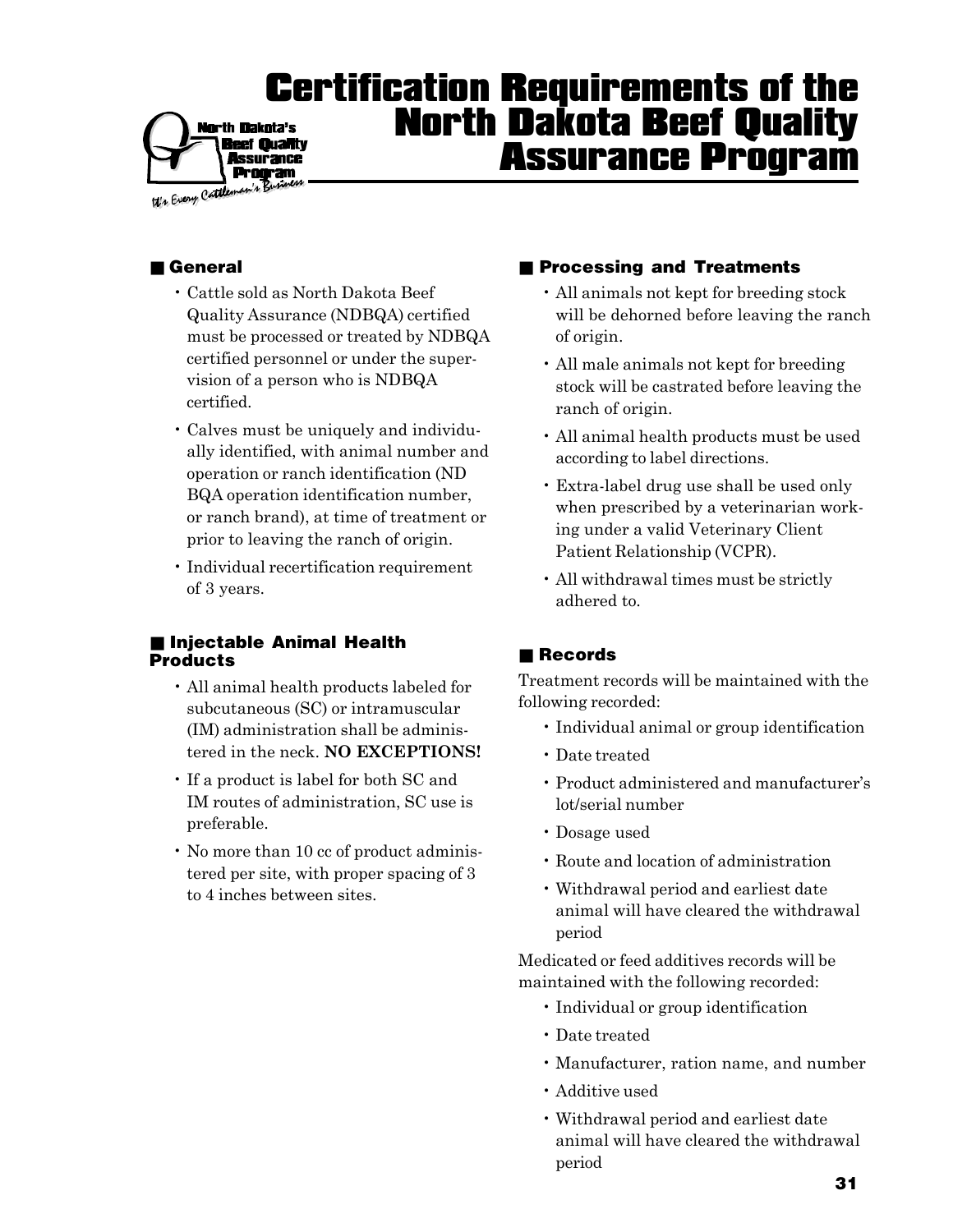### ■ Feedstuffs

• Ruminant-derived protein sources cannot be fed according to FDA regulations.

### ■ Feed Additives and Medications

- Only FDA approved medicated feed additives will be used in rations.
- Extra-label use of feed additives is illegal and strictly prohibited.
- To avoid violative residues withdrawal times must be strictly adhered to.
- Complete records must be kept when formulating or feeding medicated feed rations.
- Records are to be kept a minimum of two years.
- Operator will assure that all additives are withdrawn at the proper time to avoid violative residues.